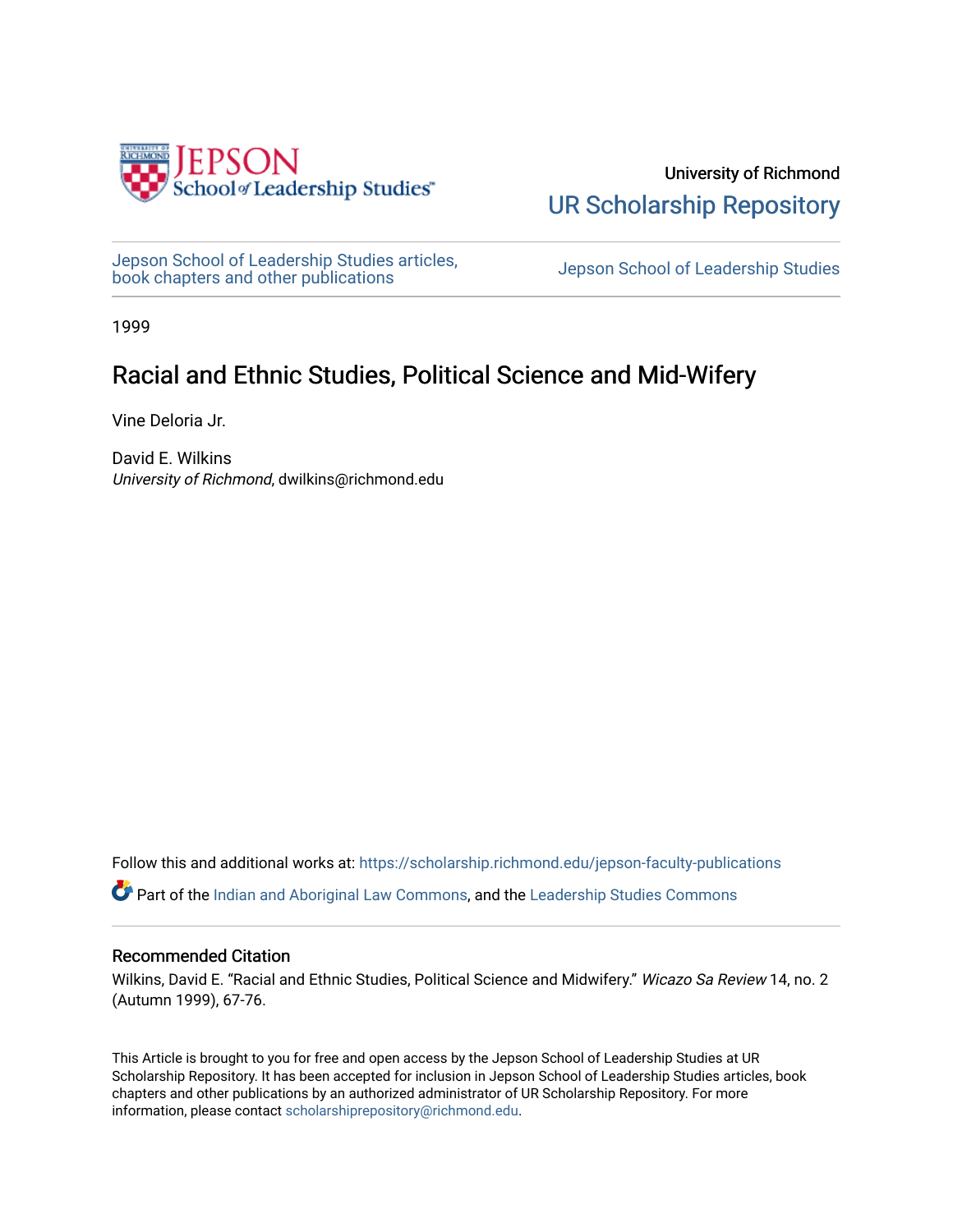### Racial and Ethnic Studies, Political Science, and Midwifery

Vine Deloria Jr. and David E. Wilkins

ne of the major fallacies of Western civilization, according to Alfred North Whitehead,' was the propensity of Western thinkers to assume that ideas generated within their intellectual landscape were indicative of reality itself. Although some phases of Western science, notably physics and philosophy, have transcended their parochial ori gins, aspects of the old medieval synthesis still remain in the Western worldview. The gradual fragmentation of the old categories of natural history and theology into the isolated sciences and disciplines of today has produced a myriad of separate bodies of knowledge complete with the ability of the Western scientific paradigm to generate adequate ex planations for the multitude of problems we face as a society.2

their professional priesthoods and has allowed considerable slippage in<br>the ability of the Western scientific paradigm to generate adequate ex-<br>planations for the multitude of problems we face as a society.<sup>2</sup><br>The social s The social sciences in particular seem to have separated into fields whose basic orientation continues to reflect the conditions and prob lems of a century ago. The use of computers only serves to emphasize one aspect of the dream of the founding fathers—that human behavior could be described mathematically while the remainder of the insights  $\frac{1}{5}$  67 available to the respective disciplines slowly withers. Even the rela-<br>tively new phenomenon of combining subfields and disciplines to pro-<br>duce new academic fields fails to take into account subject matter and<br>idea that tively new phenomenon of combining subfields and disciplines to pro duce new academic fields fails to take into account subject matter and ideas that suffered neglect in the decades during which the various so cial sciences were establishing themselves.

If the academic establishment failed to account for many things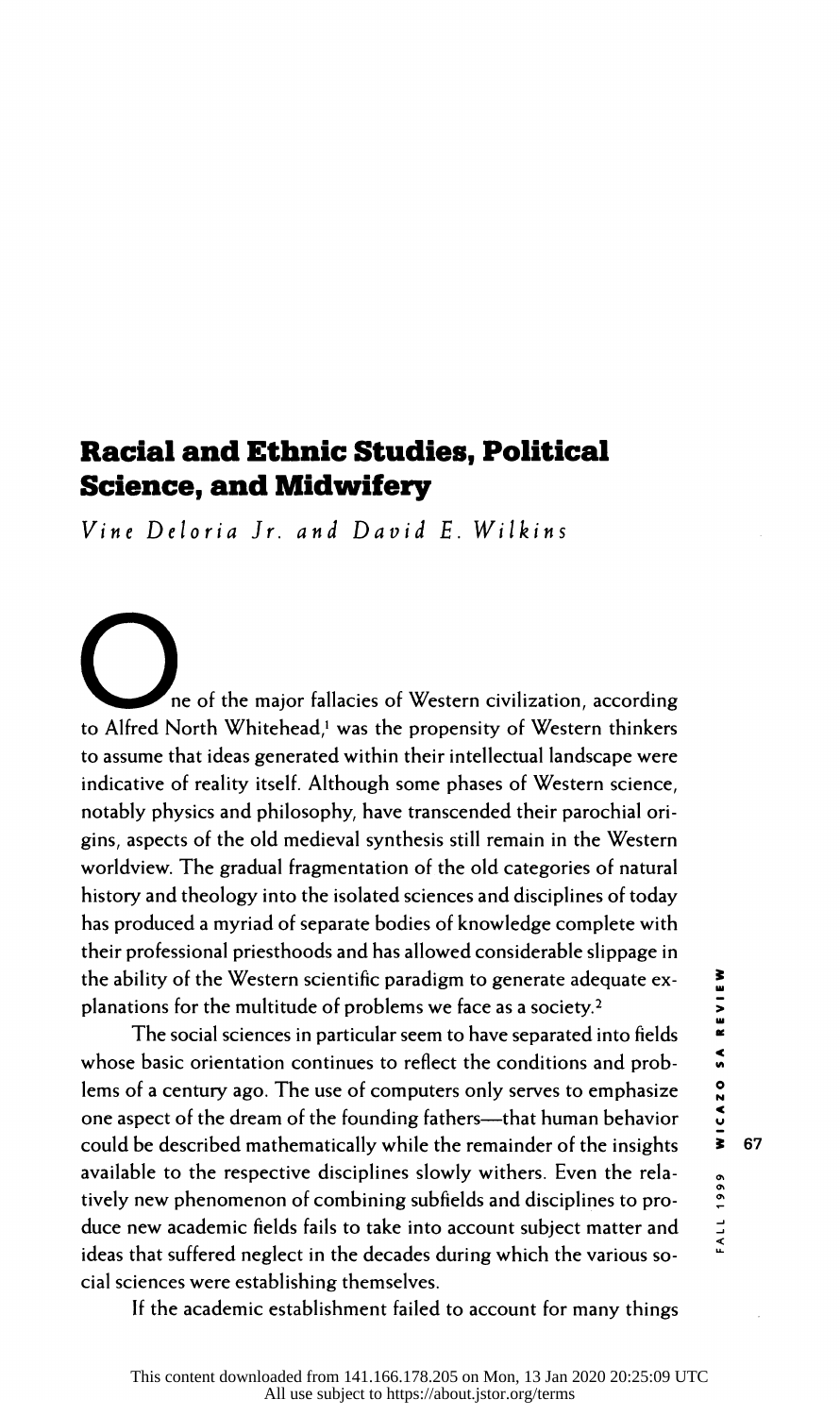in human experience, people outside the halls of ivy nevertheless con tinued to live according to the traditions of their ancestors and re sponded to economic, social, political, and literary forces that affected their lives. In many areas of life ideologies and emotions significantly transcended the ability of social scientists to perceive and describe the events of our time. Today, the social science disciplines seem in dis array in the sense that they have struggled, heretofore unsuccessfully, to produce substantial frameworks for interpreting the complicated events that frequently appear to overwhelm us. The result has been a tendency of the political leadership of the major parties to rely as much on public opinion polls and surveys of attitudes as upon any insight of knowledge regarding the human condition.

#### THE INADEQUACY OF PRIOR SCHOLARSHIP

Apart from Gunnar Myrdahl's American Dilemma,<sup>3</sup> which focused the at tention of the American intellectual elite on the problems of black white relations in the United States, there have been relatively few pathbreaking contributions<sup>4</sup> by social scientists to the solution of racial problems in the United States in the postwar period. Studies like Robert W. Fogel and Stanley L. Engerman's Time on the Cross: The Economics of American Negro Slavery<sup>5</sup> tend to gloss over the accumulated store of memories and oral traditions by creating a statistical past whose condi tions hardly correspond to the inherited feelings and beliefs of racial minorities in the United States, or they tend to minimize the role racism has actually played in denying the opportunity for all races and ethnic group members to actively participate in the American social contract.6 A glance at some of the contemporary literature dealing with racial minorities in the United States is an exercise in contemplat ing the incoherency of trivia as it attempts to divert attention from the real issues confronting racial and ethnic groups, "blaming the victims" of racism for their situation.7

 Additionally, the racial, social, and political disruptions of the 1960s and early 1970s, if they have produced any significant changes in the manner in which racial minorities perceive the majority, have in culcated within the oral tradition of minority communities the deep seated belief that social scientists, if they are not the ultimate enemy, Additionally, the racial, social, and political disruptions of the<br>
1960s and early 1970s, if they have produced any significant changes<br>
in the manner in which racial minorities perceive the majority, have in-<br>
culcated w 68  $\overline{\phantom{1}}\phantom{1}$  even distrust.

> The social and political movements of the 1960s, especially, are characterized by a strange dialectic worthy of comment. The basic thrust of the early social movements was an effort to bring to fruition the promises of American political theory wherein every person was equal before the eyes of the law and had equal access to public and private institutions. That this access was critically related to economic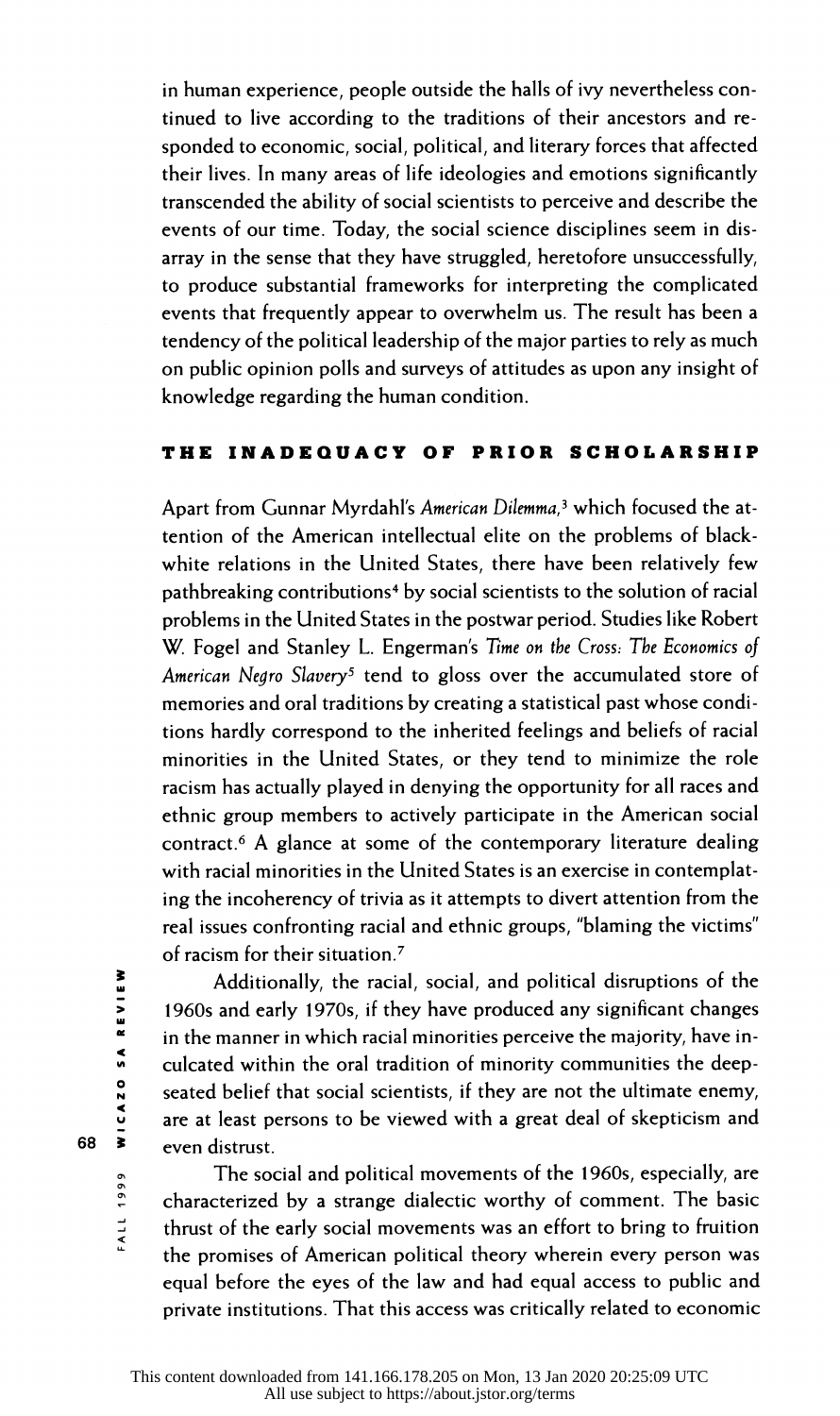opportunity became apparent when the goals of the Civil Rights move ment shifted rapidly from simple integration to the elimination of pov erty. But the movements were hardly Marxist inspired or oriented al though economic equality was an avowed and immediate goal. In the minds of the elite of racial minorities, preservation of culture, recasting of historical experiences and grievances, and projection of positive fu ture images became as important as access to economic affluence. Thus, we had demands for ethnic studies programs in colleges and universi ties correlative with affirmative action in institutional employment practices.8

 The first phase of ethnic studies was the effort to bring the expe riences of the past to the attention of the larger society with a mixed set of motives generating the demand. For some minority individuals it was sufficient to pinpoint specific instances of discrimination and op pression as a means of establishing claims on the present generation for social and economic reforms that would in some small measure com pensate the existing generation for its heritage of poverty and limited opportunity. Others saw the resurrection of past events as a means of explaining to members of their communities the manner in which pres ent conditions arose, the ideologies undergirding discrimination and broad philosophical assumptions that continue to bolster present racial attitudes, and to find alternative worldviews that could be used to cri tique and reform existing institutions.

 A survey of the literature produced during the last three decades by intellectuals within minority groups falls roughly into two cate gories: protest poetry and essay and political tracts either reviewing past experiences or articulating present demands and policies based upon past experiences.9

 Insofar as we are able to find any outreach by American racial mi norities toward the spectrum of American intellectualism, it must fall either in literature or political science. The scarcity of economic, socio logical, psychological, and religious concerns, as expressed by members<br>of minority communities, indicates that intuitive tangent points exist-<br>ing between the larger society and any particular racial minority are se-<br>ver of minority communities, indicates that intuitive tangent points exist ing between the larger society and any particular racial minority are se verely restricted. Even if one included recent efforts by black theolo gians to enter the field of liberation theology as a significant movement in the religious sphere, the basic Marxist orientation of liberation the ology and its efforts to emphasize the phenomenon of oppression as a  $\frac{5}{2}$ <br>preamble to discussion of religious doctrines makes it more a matter of  $\frac{3}{2}$  69 preamble to discussion of religious doctrines makes it more a matter of political ideas in vestments than theology in the traditional mode.

cal ideas in vestments than theology in the traditional mode.<br>
Literature will always, or we may hope always, transcend history<br>
olitical institutions to continually recast human experiences in the and political institutions to continually recast human experiences in the symbols of response and reflection. However, while literature may pro duce the psychic emotions necessary to urge reform, it cannot, except in the most unique and accidental instances, articulate and advocate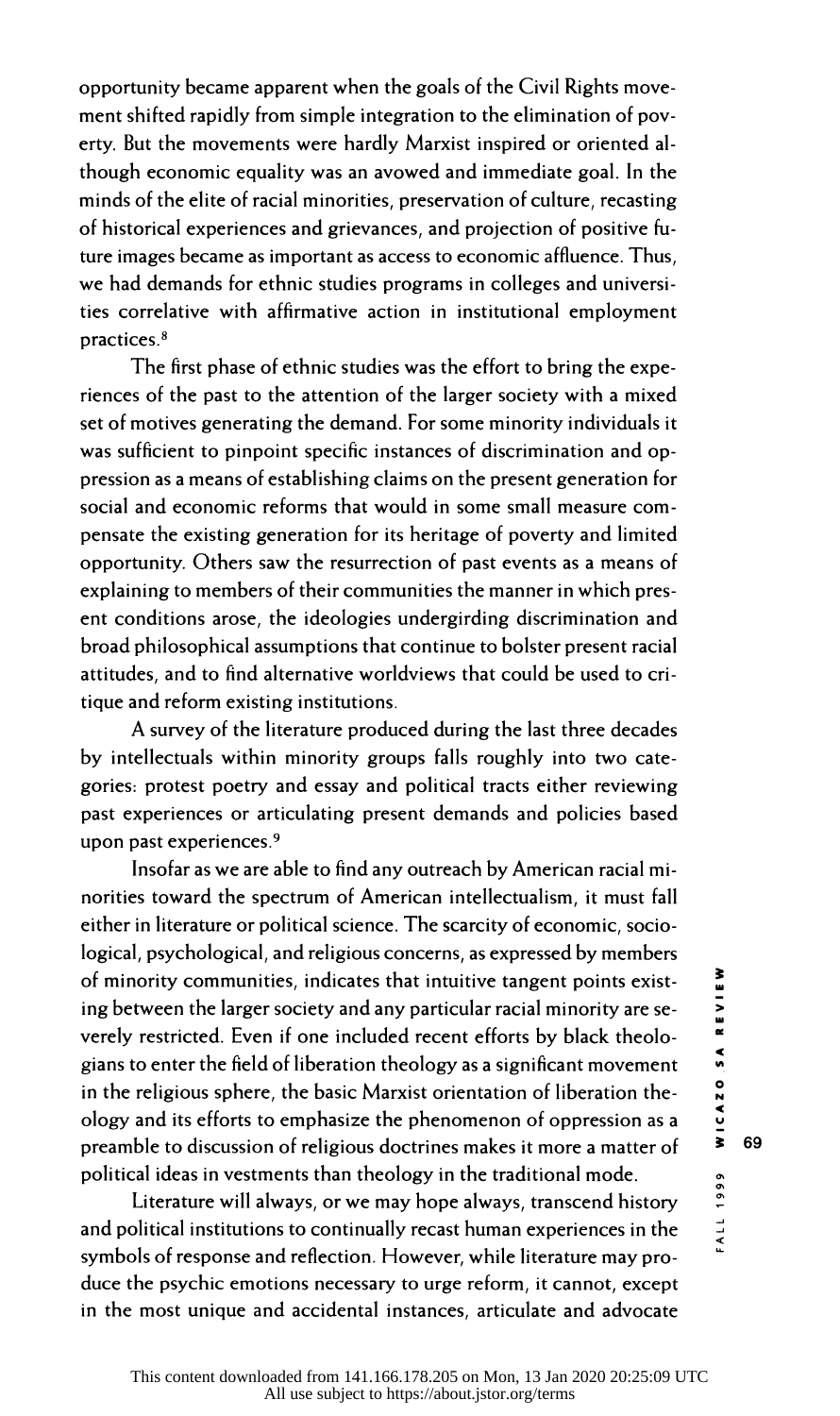specific institutional and policy changes necessary to move society to a higher plateau. Harriet Beecher Stowe's Uncle Tom's Cabin and Helen Hunt Jackson's A Century of Dishonor may have inspired a generation of reformers to devote their efforts to social and institutional reform for African Americans and indigenous peoples, but without an adequate philosophical understanding of what that reform might require, the ul timate institutional product for blacks was Plessy  $v$ . Ferguson,<sup>10</sup> and for tribal nations it was Lone Wolf v. Hitchcock.<sup>11</sup> From a contemporary stand point, two other examples would be that the rise of Black Power ulti mately spawned the landmark affirmative action case in 1978, Regents of the University of California v. Bakke,<sup>12</sup> while Indian activism and reasser tions of sovereignty led to a major diminishment of tribal sovereignty in the pivotal 1978 ruling, Oliphant v. Suquamish.<sup>13</sup> If there is significant literary expression of minority group complaints, there should be a cor respondingly equal amount of attention paid to the policies and theo ries that call forth these complaints.

#### POLITICAL SCIENCE: THE MOST APPROPRIATE MIDWIFE

 Political science represents the best hope for resolving the perennial American dilemma of racism and stands today at the threshold of an opportunity rarely accorded a social science. Unlike its sister sciences of anthropology, sociology, and psychology, political science, at least in the United States, has less of the continuing odor of colonial arro gance that infects the concepts and academic establishment of the above-mentioned social sciences. Racial and ethnic minorities do not feel they are the captive-client property of political science, whereas their attitudes toward anthropology, sociology, and psychology are hardly benign. In addition, the political scientists with whom racial and ethnic minority groups have most recently come into contact have not taken the attitude of a superior observing and informing an inferior on things central to the understanding and emotional life of the inferior. Although it is a humility born out of naiveté, it is nevertheless a humili-Examples things central to the understanding and emotional life of the inferior.<br>
Although it is a humility born out of naiveté, it is nevertheless a humility that has produced a credible psychic capital that may now form basis of a potentially healthy future relationship.

The areas of most significant concern for racial and ethnic minorities are precisely those areas in which political science has great 70  $\overline{\phantom{a}}$  expertise. Frequent complaints about the present image of minorities **CERT SERVIET 2018 CERT SERVIET SERVIET SERVIET SERVIET SERVIET SERVIET SERVIET SERVIET SERVIET SERVIET SERVIET SERVIET SERVIET SERVIET SERVIET SERVIET SERVIET SERVIET SERVIET SERVIET SERVIET SERVIET SERVIET SERVIET SERVI**  majority, coupled with the continual parade of negative statistics that are used to characterize and describe minority participation in Ameri can society. Almost without exception the negative statistics arise be cause of the fundamental belief that equality is identical with homo geneity and cultural parity, and the measurements that the statistics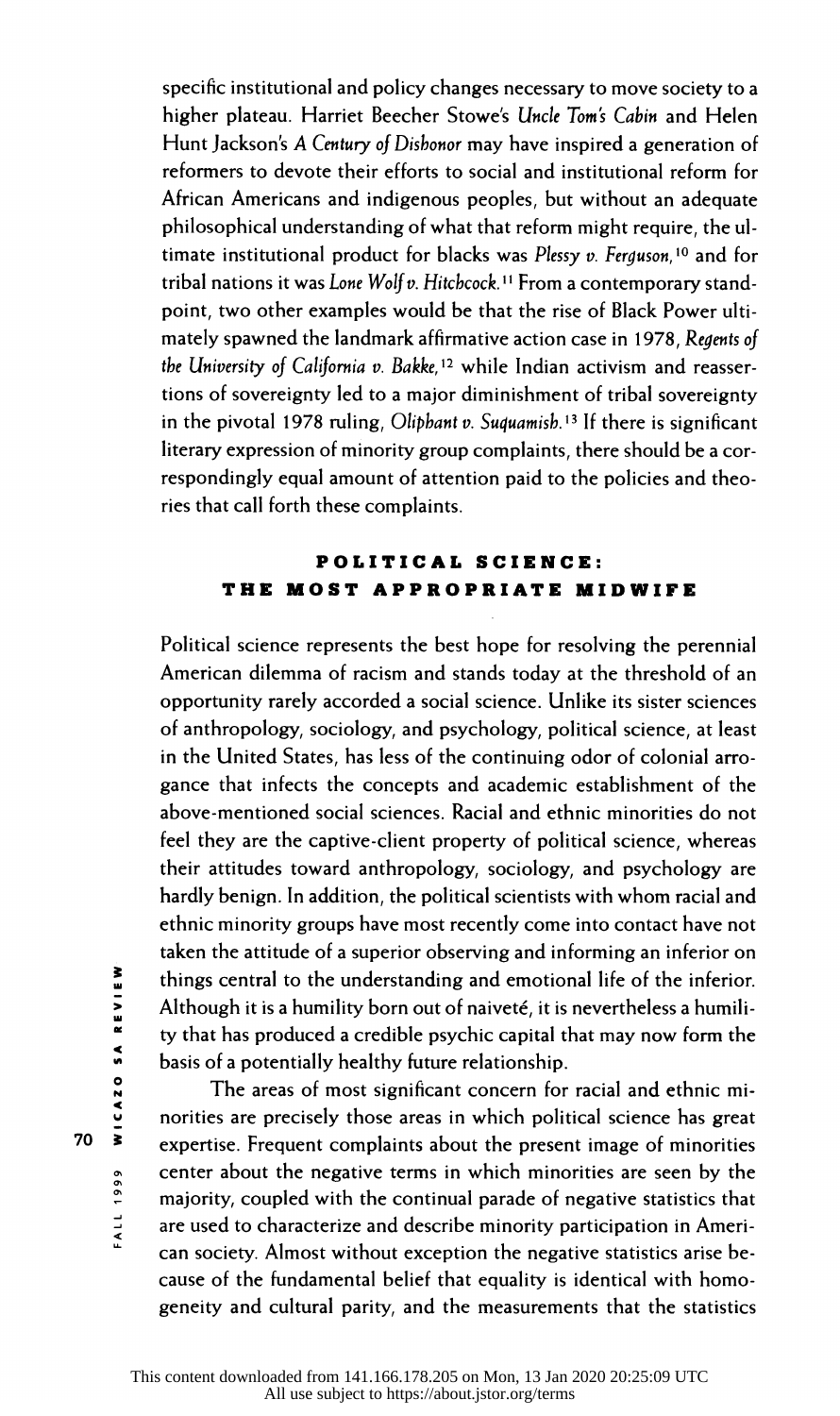purport to make are premised upon the unexamined assumption that, given the proper economic and educational opportunity, the members of racial and ethnic minority groups will behave precisely in the man ner that the majority believes it presently does. This belief, unfor tunately, is well-entrenched in the minds of federal and state policy makers at nearly every level of government and in virtually every institution that confronts racial minorities. And while its fallacy is readily apparent, it cannot be dislodged without a significant recasting of our knowledge of institutions and theories regarding the manner in which our society has organized itself from its inception. Moreover, this recasting must be done in such a manner as to seem self-evident for those who would learn from it.

 One need only glance backward at American political history to discover that the self-evident is always apparent. Every major Ameri can racial minority entered American society and encountered Ameri can political institutions in a highly formal context. Although African- American slavery was premised upon certain economic factors coupled with outmoded Aristotelian beliefs transformed into religious imperial ism and missionary ventures, one of the most important factors in the African-American experience, we should remember, is that the com plex of ideas about the status of African Americans achieved a political legal expression that required three Constitutional amendments (the 13th, 14th, and 15th) and a seemingly endless procession of litigation to resolve. Despite many welcomed advances in the political, economic, and social status of many African Americans, we are nowhere near the end of the process of resolution even as we rush headlong into the third millennium.

 Indigenous nations, from 153214 to the present, regardless of whatever other factors may have been invoked to describe, control, or alter their relationship with European immigrants, have been viewed within the political-legal context, and this location has influenced every other change in their lives. Principles such as the Doctrine of Discovery, the plenary power of Congress, guardianship-wardship, Discovery, the plenary power of Congress, guardianship-wardship,<br>aboriginal title to lands, and the ultimate location of discretionary<br>power in the executive as "trustee" for tribes that were denominated by<br>the Supreme Co power in the executive as "trustee" for tribes that were denominated by the Supreme Court as "domestic dependent nations" in 1831, continue , with as much legal and political force today as they did when first articu lated and with equally depressing and catastrophic results.<sup>15</sup>

Hispanic Americans, still characterized too often today as "ali-  $\overline{ }$  71 ens," a term originating in the courts of the Texas Republic as its citi zens attempted to stabilize their land titles following the revolt against Mexico, entered the American political system as the result of the United States' imperialistic war against Mexico followed by a disas trous treaty of peace that in most instances failed to protect Hispanics from the systematic depredations that followed. Described as "whites"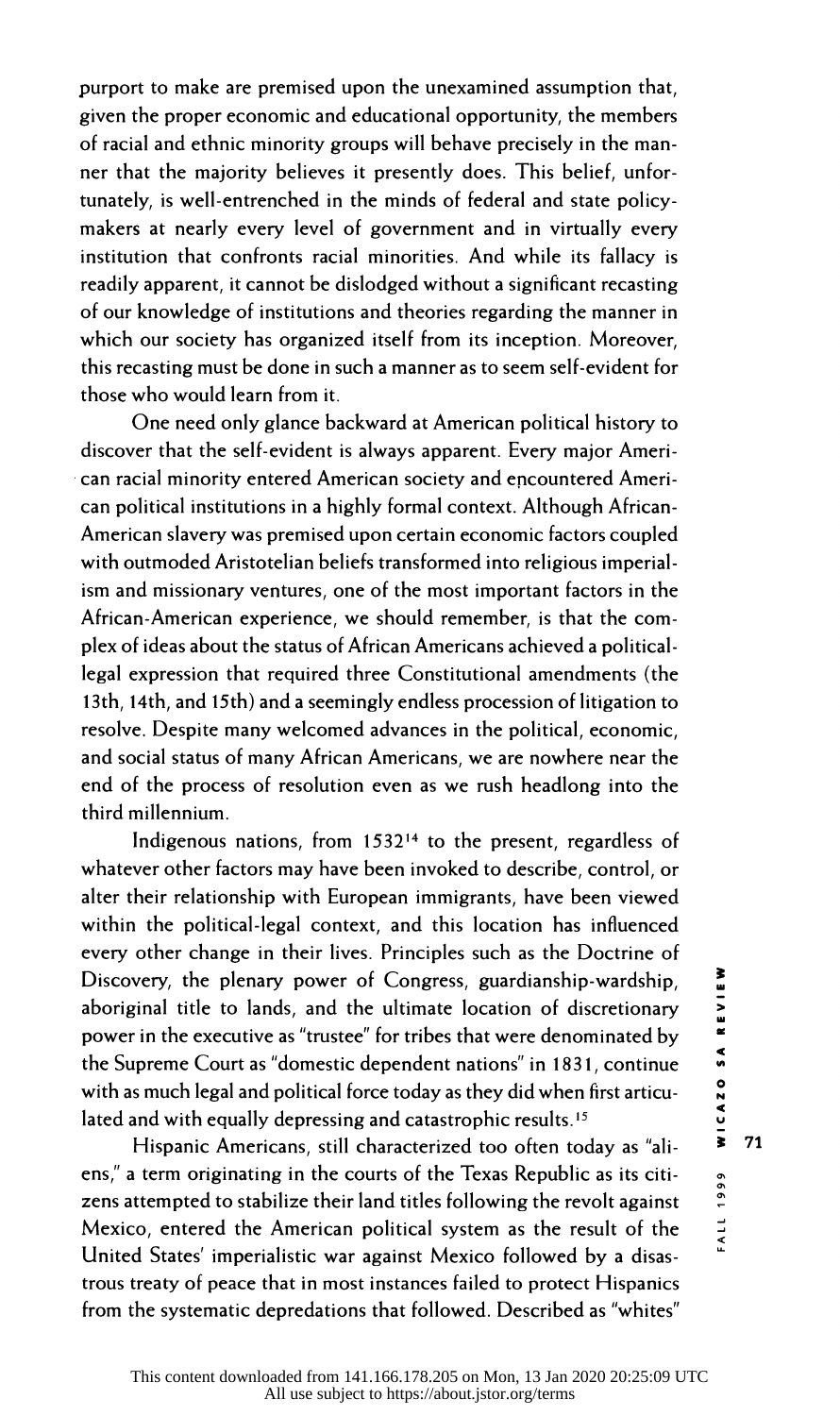until the Cisneros v. Corpus Christi Independent School District case in 1972,<sup>16</sup> where the application of Brown v. Board of Education<sup>17</sup> to their group was made final, Hispanic Americans nevertheless have significant political claims yet to be made on American society and will become, with their rapidly increasing population, an even more influential social, eco nomic, and political force in the American future. Even today their sta tus in this country is affected by a variety of laws and policies that can only be described adequately by political concepts. The same can be said for the related groups, Cubans and Puerto Ricans, who, apart from the similarity in language to Hispanic Americans, have uniquely differ ent histories, again encompassed by political concepts and events and subject to radical changes generated and inspired by external events of their homelands.

 Asian-Americans represent a wide spectrum of Eastern cultural and political traditions, yet they emerge in American history and in American political life as the result of specific treaties and laws that en compassed and inhibited them from their first contact with the state. Deprived of property and citizenship, Asian-Americans' first experience with the American political system was not cultural or literary but involved mindless bureaucracy and demeaning discrimination. The Chinese Exclusion laws18 were but the most blatant example of a long history of oppression and misunderstanding. And the internment of thousands of Japanese-Americans'9 during the Second World War can hardly be described except in political and constitutional terms.

 In very recent times the emergence of the Hawaiian and Trust Territory peoples as a distinct racial minority, although in most instances forgotten because of their geographical distance from the continental land mass, presents but another case in which the American political system must respond before significant changes in other aspects of life can be determined. The failure or refusal of the American military to withdraw from areas of the Pacific following the Second World War, the use of the Pacific atolls for atomic tests, and the continual mis understanding of political appointees in the islands under American trust the larger American failure in Asia as experienced in the Vietnam War.

**Example 12**<br>
Interstanding of political appointees in the islands under American trust<br>
supervision are but microcosms, and helpless microcosms at that, of<br>
the larger American failure in Asia as experienced in the Vietna A survey of the literature dealing with all of these groups would reveal, until very recent years, a paucity of attention by political scien tists.20 Yet the fundamental truth persists that the political relationship 72  $\bar{\mathbf{3}}$  of the United States to these particular groups has largely produced their present configuration and that the influence of American culture, while it has made significant inroads into the community life of these groups, has nevertheless itself been inhibited by political institutions and legal doctrines that prevented and continue to prevent racial minorities from achieving a clear and permanent place in American society.

It can be argued that within the Constitutional framework, and

**FALL 1999**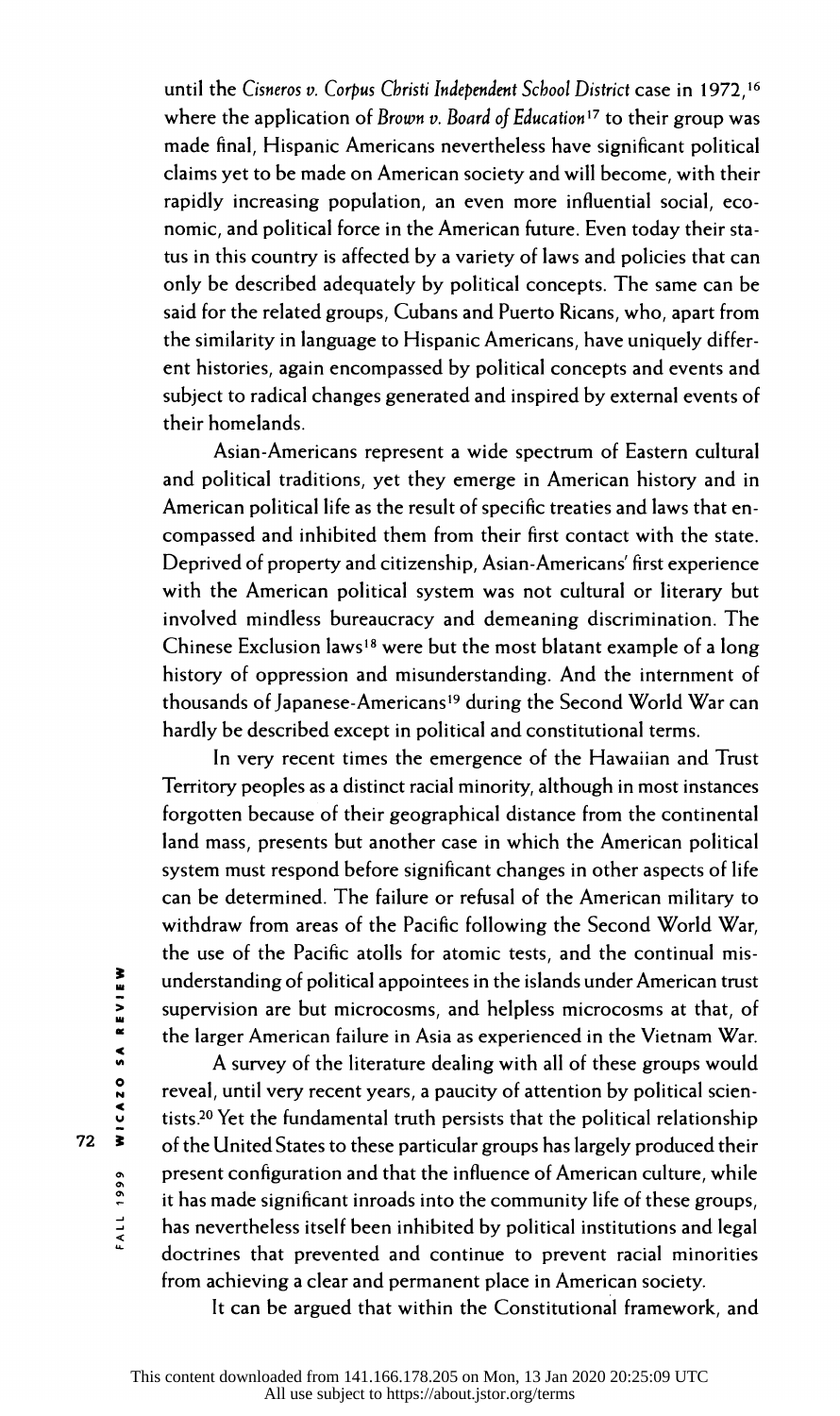certainly within the existing political institutions, little room can be found for dissident views and patterns of behavior that would be repre sented most significantly by these groups in the overall perspective of American political life. This argument, however, overlooks the perva sive influence in both political institutions and law of the unexamined assumptions hiding behind American society regarding the superiority of the Western expression of civilization. A realistic glance at the pres ent condition of our nation and its escalating set of political, economic, social, religious, and environmental problems would seem to indicate that the basic philosophical framework of American society needs ex amination and recasting.

 Political science presents itself as a discipline capable of con fronting human political activities and making sense out of the manner in which the human species has chosen to organize itself in a formal manner. But the concern with formal institutions and the correspond ing measurement of attitudes regarding these institutions is but a small portion of human experience, and too often the discipline makes the same mistake regarding the richness of American life as other disci plines. The American experiment should be viewed as a specific and unique effort to bring into human activity a particular manner of orga nizing society that is designed to allow maximum individual freedom and to reduce institutional coercion to its minimal expression. At least part of this reduction should be accomplished by the recognition that the true metaphysics underlying American institutions is planetary in nature and is not a forced North American expression of Mediter ranean or North Atlantic cultural beliefs.

 The task, therefore, is not to unleash a variety of political scien tists trained in the folkways, values, and beliefs of the majority culture on unsuspecting racial and ethnic minority and indigenous communi ties. To do so would only recapitulate past grievous errors of other dis ciplines. Rather, political science should become the broader intellec tual context within which the respective minority groups can study and articulate their own experiences, individual and group, in their con-<br>tinuing confrontation with the institutions and conceptualizations of<br>the larger society. Political science, if it is to have any relationship at all<br>w tinuing confrontation with the institutions and conceptualizations of the larger society. Political science, if it is to have any relationship at all = with minority groups, must become the midwife of new fields of study in which minorities would present their understanding of human legal and political organization. Too many racial and ethnic studies groups continue to seek haven within the halls of academe nestled, sometimes uncomfortably, with sociologists and anthropologists, and continue to , seek an understanding of themselves through a Western psychology heavily dependent upon the characters of Greek drama-Oedipus, Electra, and so forth-only because political science has lacked the vision to understand the effect of American political institutions on racial minorities when cast in restrictive and discriminatory policies.

73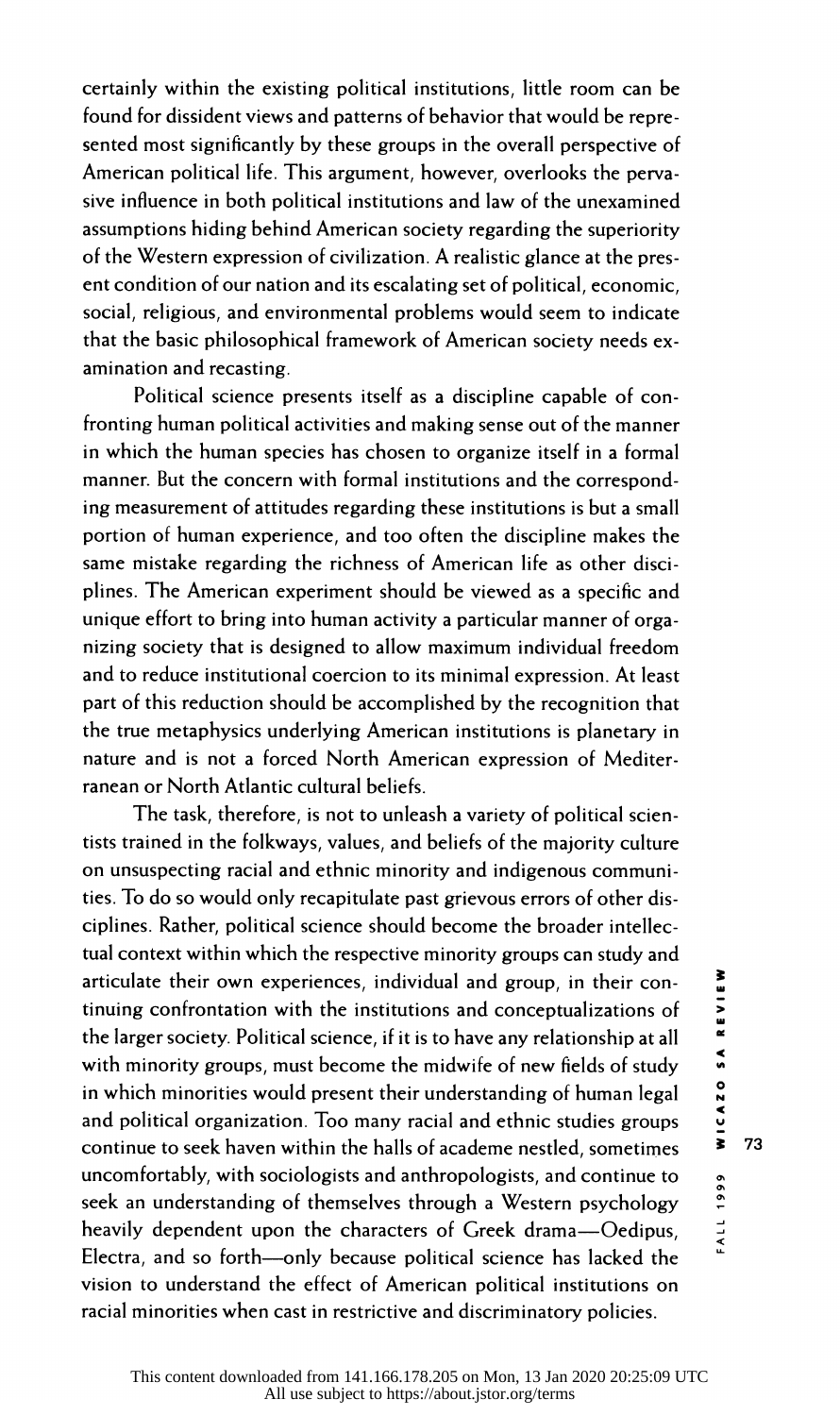Were political science to broaden its perspective and recognize the insights available from the racial minority groups and indigenous nations regarding the manner in which law and political institutions channel energies of distinct groups and create, in their application of discriminatory policies, responses and reactions manifest in other areas of life, it could embark on a broadening of its offerings and clientele. All racial and ethnic studies programs should originate in the context of political science and where significant developments with literature, economics, history, religion, and sociology appear, clear linkages should be defined. Discussing the oppression of any particular racial or ethnic group or indigenous nation apart from immigration policies, pro hibitions on ownership of property, discrimination in public services, and voting franchise is patently ridiculous because it pretends that the cause of grief is not a material factor to be considered in assuaging it.

#### CONCLUSION

 Racial and ethnic studies, then, should become a valid and increasingly significant subfield of political science. It should be allowed to pass through the traditional stages of development that subfields frequently experience. It should not be tied to traditional and often outmoded technical requirements of method and statistics until the basic struc ture of its theoretical base is established. Racial and ethnic studies can immediately link in with political theory because that specialty rep resents the initial conceptual framework within which the respective minority groups had to be accommodated historically. If faculties and departments can recognize this present opportunity to enrich their dis cipline and can establish as a goal the creation of a set of individual bodies of knowledge capable of rooting themselves in the particular experiences of racial minorities in the United States and ultimately in other industrial countries, and if political scientists can maintain some of the present humility that ignorance of the subject has created, then the discipline might in the next century establish itself as the central concentration in an array of social sciences intent on explaining and il luminating human behavior.

 $74$   $\overline{\phantom{1}}$  1 Science and the Modern World (New systems provide a more compre-<br>
York: Macmillan, 1925). Thensive and realistic approach to

See, for example, two of Vine natural world—Indian Education in<br>Deloria's recent works where the natural world Roulder CO, American Deloria's recent works where the *America* (Boulder, CO: American<br>
inherent flaws in such a fragmen-<br>
Indian Science & Engineering inherent flaws in such a fragmen-<br>
tary and particularistic approach
Society 1991) and Red Earth 1

# N<br>O<br>N O T E S<br><

hensive and realistic approach to inderstanding and relating to the<br>2 See, for example, two of Vine **come and relations** and relation to the pattern of the structure in tary and particularistic approach Society, 1991) and Red Earth, White<br>are pointed out and where he ar-<br>Lies Native Americans and the Math of are pointed out and where he ar-<br>gues that indigenous knowledge Scientific Eact (New York: Scribner Scientific Fact (New York: Scribner,

0

u

**FALL 1999**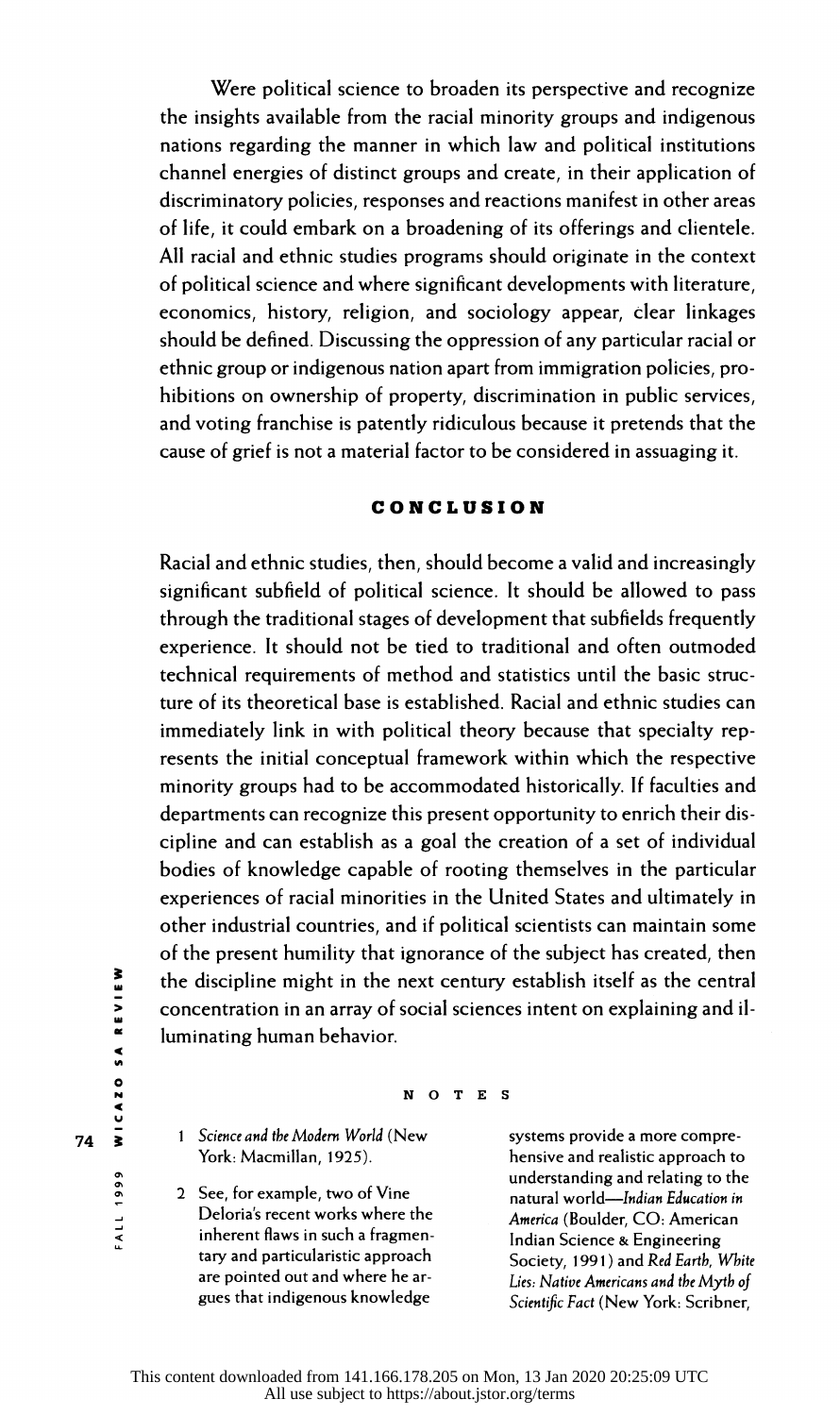1995). And see Donald P. Green Rational Choice Theory: A Critique of Applications in Political Science (New Haven: Yale University Press, 1994) for an internal critique by two prominent political scientists of the rational choice school of political science, which for several decades has served as the domi nant and most allegedly rigorous theoretical approach to under standing the nature of collective choice, the behavior of political parties and politicians, and phe nomena like voting cycles. While our critique is somewhat different from Green and Shapiro, our main concurrence centers on what drives the quest for knowledge. As Green and Shapiro note: "It is our impression, however, that much rational choice theory is method driven rather than prob lem driven.... Empirical science is problem driven when the elabo ration of theories is designed to explain phenomena that arise in the world. Method-driven re search occurs when a theory is elaborated without reference to what phenomena are to be ex plained, and the theorist subse quently searches for phenomena to which the theory in question can be applied" (194).

- 3 New York: Harper & Brothers, 1944.
- 4 There have been some outstand ing contributions to the literature that have shed an important mea sure of light on a variety of sub jects. See the bibliography in Paula D. McClain's and John A. Garcia's "Expanding Disciplinary Boundaries: Black, Latino, and Racial Minority Group Politics in Political Science," in Political Science: The State of the Discipline, II, edited by Ada W. Finifter (Washington, D.C.: American Political Science Association, 1993): 247-79 for a list of some of these works.
- and lan Shapiro's Pathologies of 6 See, for example, Lawrence H. Fuchs, The American Kaleidoscope: Race, Ethnicity, and the Civic Culture (Hanover, NH: Wesleyan Univer sity Press, 1990), which is a book of impressive longitudinal and subject matter scope, but which does an inadequate job dealing with the vehemence and persis tence of American racism.
	- 7 See, e.g., Thomas Sowell's Ethnic America: A History (New York: Basic Books, 1981) and Arthur Schlesin ger Jr.'s The Disuniting of America: Reflections on a Multicultural Society (New York: W. W. Norton & Co., 1991).
	- 8 See Vine Deloria Jr., "Identity and Culture" in Ronald Takaki's (ed.) From Different Shores: Perspectives on Race and Ethnicity in America, 2nd ed. (New York: Oxford University Press, 1994): 93-102.
	- 9 From an indigenous perspective, examples of protest poetry would include Peter Blue Cloud, ed., Alcatraz Is Not an Island (Berkeley, CA: Wingbow Press, 1972); Shirley Hill Witt and Stan Steiner, The Way: An Anthology of American Indian Literature (New York: Vintage Books, 1972); Duane Niatum, ed., Carriers of the Dream Wheel: Contem porary Native American Poetry (New York: Harpers, 1975); and Ken neth Rosen, ed., The Man to Send Rain Clouds: Contemporary Stories by American Indians (New York: Viking Press, 1974). Examples of political tracts would include Robert K. Thomas, "Colonialism: Classic & Internal," New University Thought 4, 4 (1966/67); Edgar S. Cahn, ed., Our Brothers Keeper: The Indian in White America (New York: World Publishing, 1969); Vine Deloria Jr., Custer Died for Your Sins (New York: Macmillan Publishing, 1969), We Talk, You Listen (New York: Dell Books, 1970), and Behind the Trail of Broken Treaties (New York: Delta Books, 1974); Richard Oakes, "Alcatraz Is Not an Island: Indian Occupation of

 $\sigma$  $\sigma$  75

**a** 

5 Boston: Little, Brown, 1974.